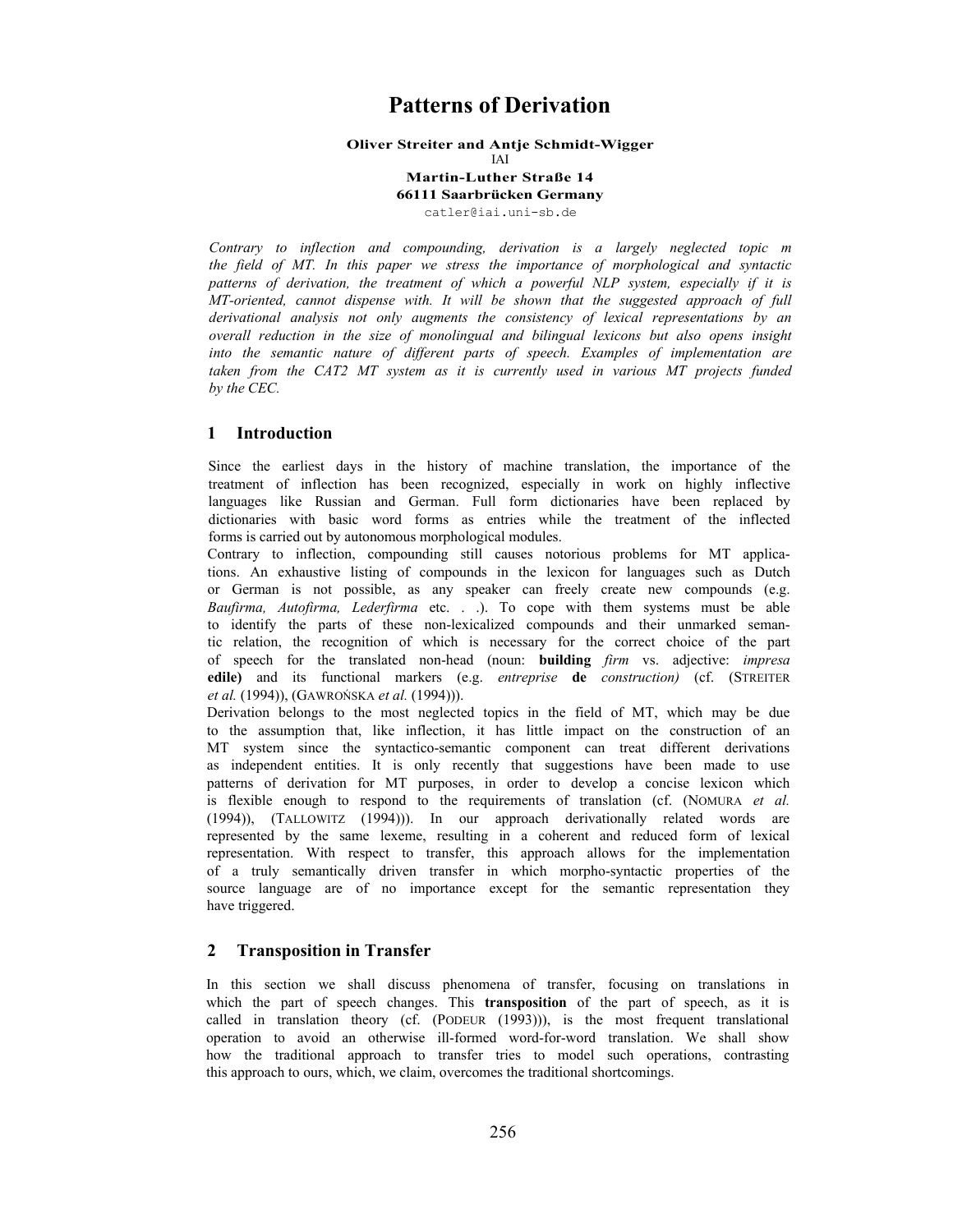#### **2.1 Constraints on the Part of Speech**

In most modern transfer-based MT systems, the smallest transfer units are content words understood as concepts denoted by these words. Function words are no longer represented at the transfer stage and are typically replaced by an interlingual semantic annotation on the content words. Transfer rules are used to identify the target language item which denotes the same concept as denoted in the source language. This strategy for the selection of the lexical item, however, has to be such that mechanisms for paraphrasing are possible and controlled according to their semantic validity. Although linguistic models of paraphrases are available (cf. (MEL'ČUK AND PERTSOV (1987))), implementations often fall short of such mechanisms and stick to quite rigid methods of transfer, determining, for example, the part of speech within the transfer component. However, the choice of the part of speech, we shall argue, cannot be predicted within the transfer rules but must be determined by monolingual syntactic, semantic, stylistic and lexical constraints on the part of speech.

**Syntactic constraints:** To give an example of syntactic constraints on the part of speech: A verbal argument must be rephrased as a noun group in the target language if the target matrix verb does not subcategorize for verbal phrases, as can be seen in example (la).

(la) Sie begrüssen es, daß ein Auto angeschafft wird.

- \* They welcome that a car will be acquired.
	- They welcome the acquisition of a car.

Another syntactic constraint comes from the obligatory realization of argument position; if obligatory arguments are not realized, paraphrases supporting this gap have to be found.

- (1b) Il embrouille. (He confuses)
	- \* Er verwirrt. / Er stiftet Verwirrung.
- (1c) Il embrouille les adversaires. (He confuses the opponents)
	- Er verwirrt die Gegner. / Er stiftet bei den Gegnern Verwirrung.

**Semantic Constraints: A** semantic constraint is shown in (2a-b). The impossibility of a nominal construction to actualize the denoted event prevents the verb being translated as a deverbal noun, which is possible in a context like  $(1a)^{1}$ . While the verbal concept actualizes the proposition with the help of tense values, nominal concepts can not express tense unless they are carried by a support verb (e.g. 2ab).

- (2a) Ein neues Auto wurde angeschafft.
	- $+$  The acquisition of a new car. <sup>2</sup> / A new car has been acquired.
- (2b) Er geht spazieren. (He takes a walk)
	- $+$  Sa promenade.<sup>3</sup> / Il fait une promenade.

**Stylistic constraints:** Besides syntactic and semantic constraints, stylistic considerations can also motivate a paraphrase. Where German, for example, frequently makes use of noun phrases, French prefers verbal constructions. Where French uses prepositional phrases, Italian prefers strongly adjectives (examples 3b-c come from (PODEUR (1993)) pg.43).

<sup>&</sup>lt;sup>1</sup> By actualization we understand the passage from the virtual system (langue) to the actual process (parole) by the embedding of the prepositional content in a complex system of relations that are based on the speech act (cf. (GREIMAS AND JOSEPH (1989))). Tense, aspect and mood belong to the actualizing function of the verb.<br>
<sup>2</sup> This phrase is well formed and excluded only as a translation of (2a).<br>
<sup>3</sup> This translation would be perfect in a title or caption under a cartoon.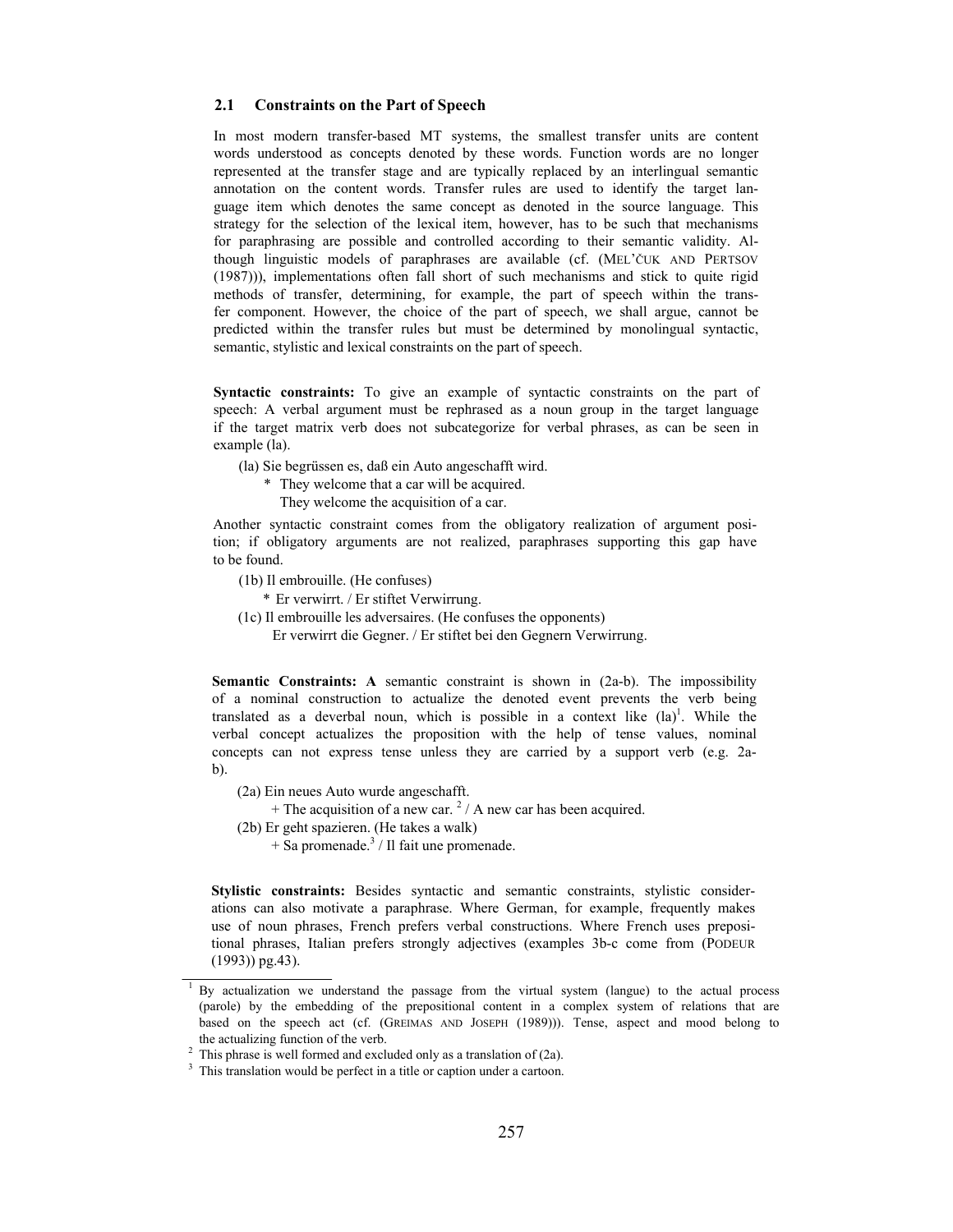- (3a) Er schlägt einen Spaziergang vor. (He proposes a walk) Il propose de faire une promenade.
- (3b) entreprise de construction (building firm) impresa edile
- (3c) esprit de compétition (spirit of competition) spirito competitivo

**Lexical Constraints:** A fourth constraint may come from the possible usages a lexeme is allowed to acquire in a language. Thus, while *technisch* can be used as an adverb in German, this usage is impossible in French.

(4a) Die Autos werden technisch kontrolliert.

(The cars are technically controlled)

Les voitures sont controllées concernant leur fonctionnement technique.

(4b) Sie sind technisch gut. (They are technically good) Ils ont une bonne technique.

In Russian, nearly any noun can form a relational adjective, something which in languages like German, French and English is less common. As a consequence, the adjective *fruktovyj* (fruit+SUFF) in (4c) has to be translated as a noun in these languages. As a further example for lexical constraints, Russian has few nouns denoting languages, e.g. the notion of the Russian language can be expressed only by adverbs (4d) or adjectives (4e).

- (4c) fruktovyj sok fruit juice
- (4d) He speaks Russian. On govorit po-russki.
- (4e) Russian teacher prepodavatel' russkogo jazyka

The transposition of the part of speech may affect beside the item in question all the other constituents it has to combine with. In such cases we speak of a **chain transposition.** If, for example, the concept underlying an adverb finds no adverbial but an adjectival realization in the target language, a nominal paraphrase of the verbal predicate saves the translation (4f). It goes without saying that in such cases prepositions and complementizers have to become mutually translatable (4g) and articles must be generated without a formal pendant in the verbal construction (4h).

(4f) travailler efficacement (to work efficiently)

\*nützlich arbeiten / eine nützliche Arbeit leisten

- (4g) Do not open **before** train **stops!**
- Ne pas ouvrir **avant l'arrêt** du train!
- (4h) Lavatory should not be used!

L'usage du WC est interdit!

To sum up, in all these cases from (la) to (4h), an MT system has, in order to cope with such syntactic, semantic, stylistic and lexical constraints on realization, to fall back on words and phrases which have to be linked to the target concept by way of an appropriate derivation realized in syntax or morphology. How this can be done is shown in the following sections.

## **2.2 Representing Lexical Transfer**

In most transfer-based MT systems, the relations between the source language unit, the underlying concept and the target language unit are formally represented by a Lexical Transfer Rule (LTR) (5a), the conceptual identity (6a) being implied.

```
(5a) {lex=acquire} <=> {lex=anschaffen}
```
(6a) **({lex=acquire} <=>** *Concept acquire* <=> {lex=anschaffen})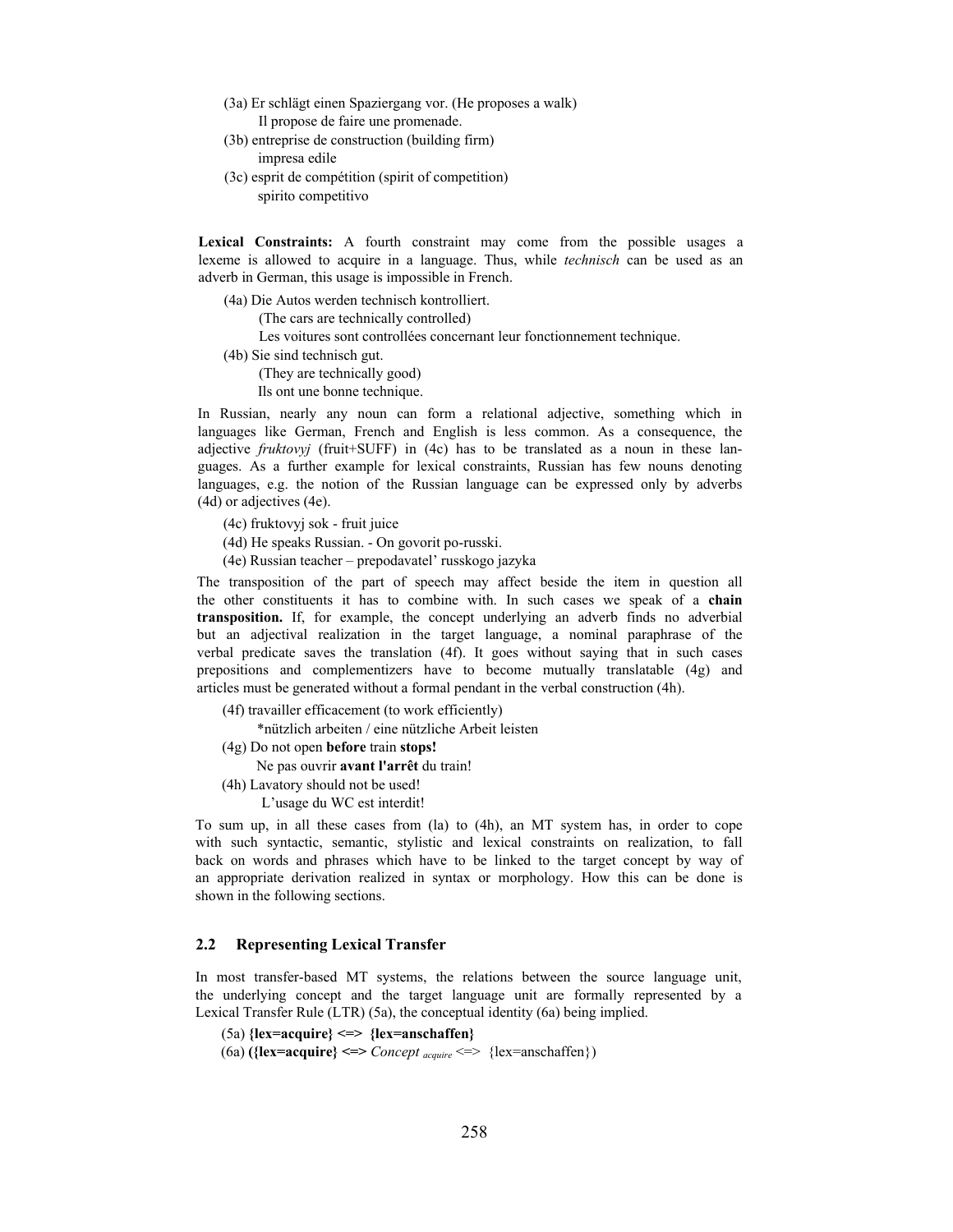Because of the general assumption that nominals are semantically different from verbal concepts, incompatible semantic descriptions are assigned to verbs and nouns in the linguistic literature (cf. (ZELLNSKY-WLBBELT (1988)) and (POLLARD AND SAG (1994))). It is only natural that in this tradition most MT systems employ different LTRs for the translation of verbs and nouns (cf. (SCHMIDT (1988)), (APRESJAN *et al.*  (1989)), (ARNOLD AND SADLER (1990)), (WHITELOCK (1992))):

- (5a) **{lex=acquire} <=> {lex=anschaffen}**
- (6a) **({lex=acquire} <=>** *Concep acquire <=>* **{lex=anschaffen})**
- (5b) **{lex=acquisition} <=> {lex=anschaffung}**
- (6b) **({lex=acquisition} <=>** *Conceptacquisition* **<=> {lex=anschaffung})**

As for the conditions for the transposition of the part of speech, such information cannot be coded at the level of LTRs, since information about the context this word has to be integrated into (e.g. as argument, modifier or predicate) is necessary (see la-4h). The delegation of the change of part of speech to structural transfer rules, as suggested in (SOMERS *et al.* (1988)), is not possible since the governors, arguments and modifiers the item in question has to combine with are subject to the same degree of uncertainty, i.e. it is possible that they themselves must undergo a transposition, depending on their context. In addition, structural transfer rules, e.g. transfer rules which mention more than one constituent, are severely restricted in their possibility to combine with each other as outlined in (ARNOLD AND SADLER (1987)) and (DORR (1994)), indicating that such rules offer no definitive solution to the transfer problem. As a consequence, the possible change of the part of speech must be foreseen within the traditional transfer approach in all possible combinations by adding the corresponding translation rules to the transfer component.

- (5a) **{lex=acquire} <=> {lex=anschaffen}**
- (5b) **{lex=acquisition} <=> {lex=anschaffung}**
- (5c) **{lex=acquire} <=> {lex=anschaffung}**
- (5d) **{lex=acquisition} <=> {lex=anschaffen}**

It goes without saying that such a redundant representation is not desirable for various reasons, including considerations concerning memory size and man power necessary for the construction of such lexicons. In reality, most systems foresee a limited rank of transfer pairs to cope with the encountered problematic cases, running the risk of never completing the description of all possible paraphrases.<sup>4</sup>

In addition, assuming different semantic types for the different parts of speech signifies a renouncement of any semantic control when the part of speech shifts in transfer. In view of such facts, it is only natural to take into consideration derivation as a powerful and semantically motivated means which helps to avoid such redundant representation. Accordingly, we assume two principles:

- P1 **Words related via the operation of morphological derivations are represented by the same lexeme.**
- P2 **The semantic description of all parts of speech is of one semantic type, with potentially different semantic tokens, allowing for a meaningful match and mismatch of semantic information between different parts of speech.**

<sup>4</sup> This incompleteness can be found in all traditional transfer dictionaries. In the Russian to German transfer lexicon of SUSY, for example, we find LTRs which translate relational adjectives as adjectives (e.g. 1,3) or as nouns (e.g. 2,5), but in many cases necessary variations are missing (e.g. 4,6).

<sup>1.</sup> *kvadratnyi* <sup>⇒</sup> *quadratisch*

<sup>2.</sup> *kvadratnyi* <sup>⇒</sup> *Quadrat-*

<sup>3.</sup> *gosudarstvennyi*<sup>⇒</sup> *staatlich*

<sup>4.</sup> MISSING*: gosudarstvennyj* <sup>⇒</sup> *Staats- (schulden)*

<sup>5.</sup> *policejskij* <sup>⇒</sup> *Polizei-*

<sup>6.</sup> MISSING: *policejskij* ⇒ *polizeilich (-e Ermittlungen)*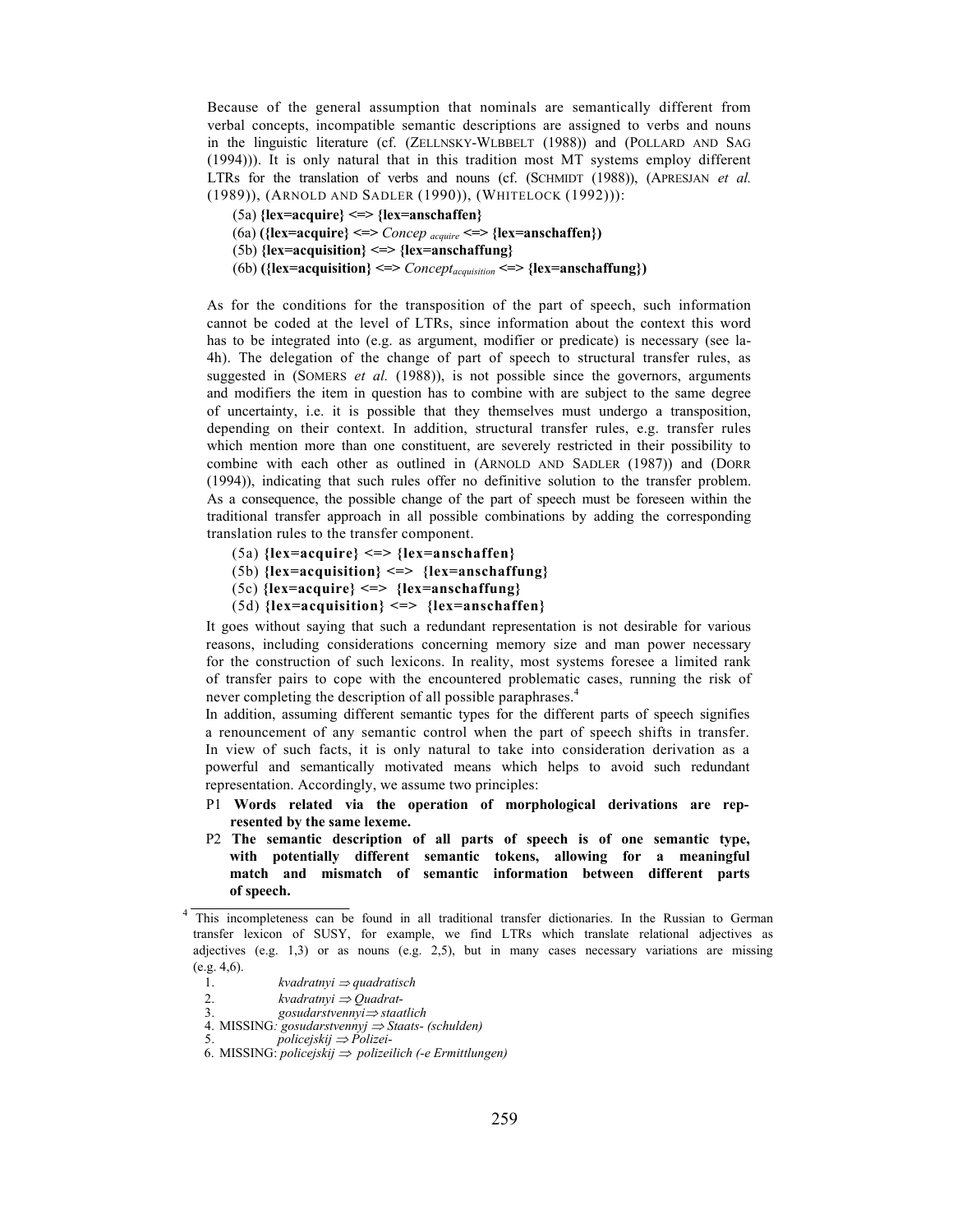Thus completely equivalent to (5a-d) is the CAT2-LTR which relates all concepts morphologically related to *acquire* to all concepts morphologically related to *anschaffen.*

# (5) **{lex=acquire} <=> {lex=anschaffen}**

Taken alone, such a rule would be too unspecific to ensure valid translational relations. But in virtue of P2, we can assume a Semantic Transfer Principle (STP) (7) which states that the semantic space foregrounded in the source language must be foregrounded in the target language as well. Otherwise it is dismissed as an invalid translation. Thus (7) functions as meta-principle to rules of the type (5).

(7) **{head={ehead={sem=SEM}}} <=> {head={ehead={sem=SEM}}}**

It is this semantic control in transfer which has to limit the change of the part of speech and has to trigger the morpho-syntactic reflexes of the semantic content. How such a common semantic type can be described is subject to current investigations.

# **3 Semantic Components of Derivation**

In our implementation, the following aspects of semantic description are held to be valid across all parts of speech: the notional domain and its reflexes in the argument structure and the referential argument.

# **3.1 The Notional Domain**

The notional domain is an unanalysed semantic kernel for which the lexeme functions as a label. Strictly speaking, *"A notion can be defined as a complex bundle of structured physico-cultural properties and should not be equated with lexical labels or actual items. ( . . . ) they epitomize properties (. . . ) derived from interaction between persons and persons, persons and objects, biological constraints, technical activity,* etc."((CULIOLI (1990)), pg.69). Such notional domains are derived from predicative relations such as events or states, including a number of participants which interact in a manner typical for this notional domain.

Within the notional domain we localize one or more concepts: *"It should be obvious that notions have status of predicable entities and could be described as unfragmented solid wholes; but they are apprehended through occurrences, i.e. distinguished through separate events, broken down into units ( . . . ) with variable properties"*((CULIOLI (1990)), pg.69-70) These concepts may refer differently to the notion as such (e.g. *to paint, painting),* its complement (e.g. *happiness* vs. *unhappiness)* or to participants of the predicative relation (e.g. *painter, a painting).*



Figure l: The notional domain PAINT, containing the concepts 'to paint', 'painting', 'the painter', 'a painting'.

In view of these considerations we have to reinterpret LTR (5) and STP (7). LTR (5) must be regarded as activating the appropriate notional domain, while STP (7) selects within the notional domain the right concept.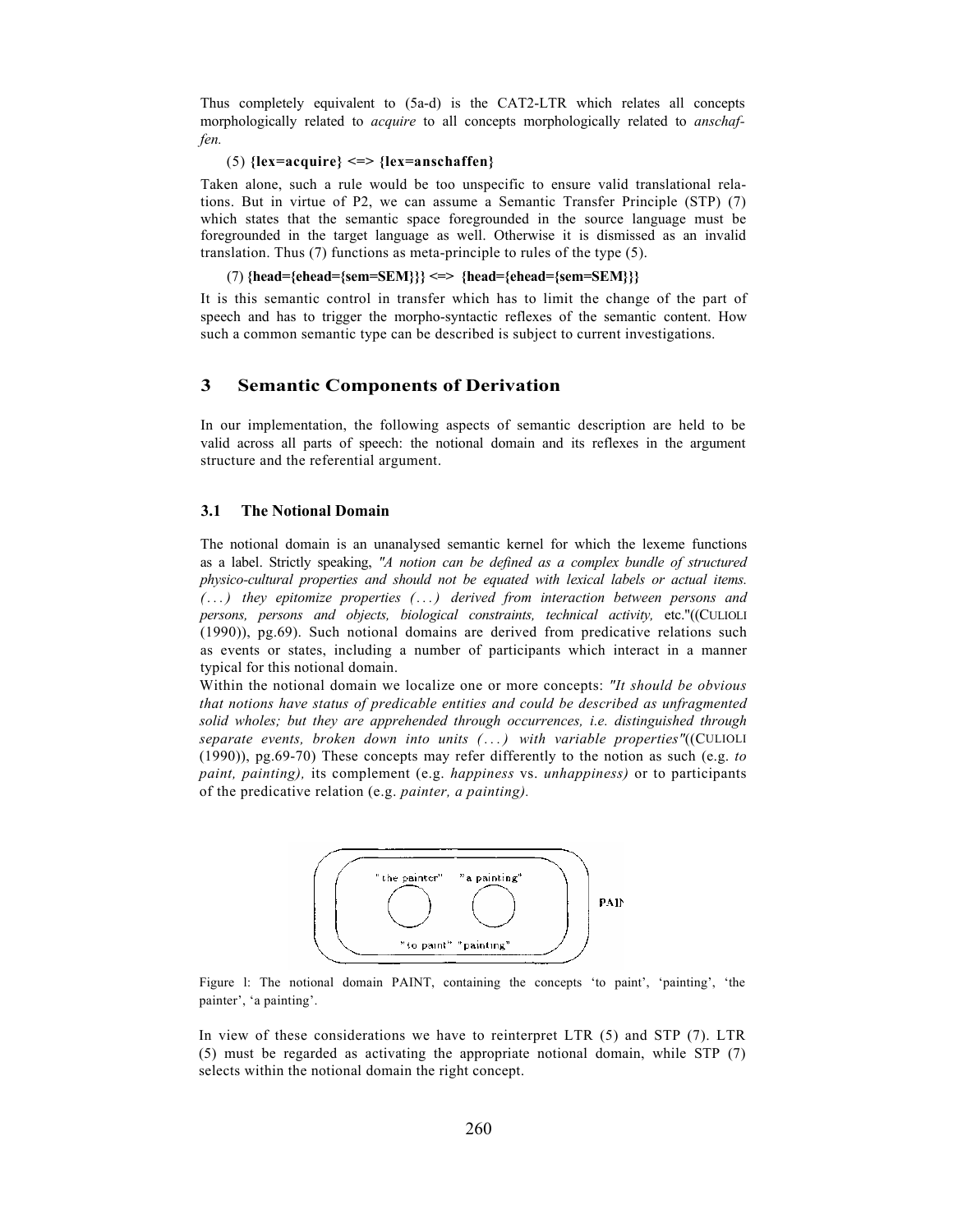### **3.2 Argument Structure and Referential Argument**

Every lexical item can potentially have thematic arguments to which it assigns thematic roles. Within transfer, arguments maintain their thematic roles, which we assume to be valid across languages. As a consequence, different assignments of syntactic functions in source and target language, so called 'argument switching' (e.g. /l *me plait*  - *I like him)* are not to be handled in transfer as recurrently suggested in literature (e.g. (VAUQUOIS AND BOITET (1985)), (BEAVEN (1992))), but result from different assignments of syntactic functions to identical thematic roles within the monolingual lexicons.

Different parts of speech have different possibilities of realizing syntactic functions for a thematic role. Support verb constructions, one type of syntactic derivation which we shall discuss later, may allow the omission of certain argument slots which are obligatory with the derivationally related verbal constructions. Causative derivations on the other hand represent a derivation where one additional thematic role can be mapped onto a syntactic function. Thus, without additional rules or annotations in the LTR, the presence or absence of realized arguments associated with a thematic role allow or disallow one paraphrase or another, determined only by the possibilities and necessities of the syntactic head to realize a syntactic function for that thematic role (cf. 1b-e).

Every concept of a notional domain can be specified according to a semantic classification which describes (i) restrictions on the denotation of the concept in question (i.e. selectional restrictions on the referential argument) and (ii) restrictions on the denotation of the thematic arguments  $<sup>5</sup>$ .</sup>



Figure 2: The relation of the notional domain PAINT and its related concepts, the regions their denotations occupy in the semantic space, and the argument structure they realize.

While *to paint* is distinguished from *painting* by means of selectional restrictions on the referential argument, the agent *(the painter)* and the theme (a *painting)* both may occupy the same region in the semantic space (e.g. localized as CONCRETE). In such cases the argument structure helps to distinguish the concepts since the agent may realize the theme argument (e.g. *the painter of a painting)* while *a painting* cannot

 $<sup>5</sup>$  We shall use the term 'referential' argument to refer to both 'referential' and 'eventual' argument</sup> (cf. (GRIMSHAW (1990))), according to our assumption of one common semantic type.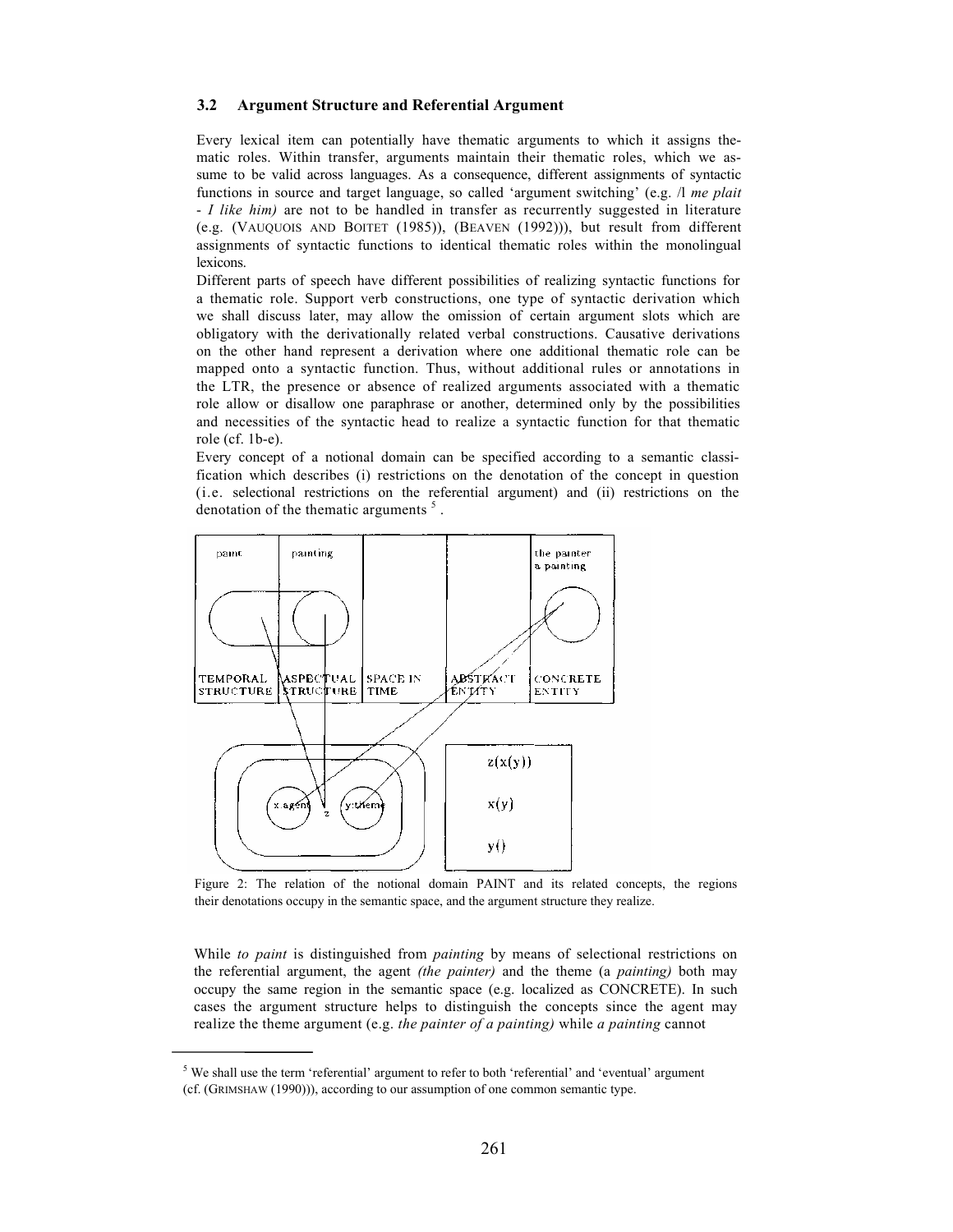realize the agent argument, due to the fact that only concepts with an aspectual structure (ASPECT) may realize agent arguments. This becomes relevant for the reduction of lexical ambiguity. While action nominalizations are often ambiguous with respect to action versus result reading, the result reading is automatically excluded when the relevant argument slots are filled. For to realize a thematic argument within a phrasal structure, animateness (ANIM) or abstractness (ABSTRACT) of the concept in question suffices, while in sub-phrasal argument structures (e.g. in compounds) these constraints may not apply.<sup>6</sup>

**Abstractness and Temporal Extension:** As abstract concepts we regard all those entities the denotation of which we cannot touch with our hands and which are not part or a collection of entities which can be touched. *Stones, scree* and *atoms*  are concrete, *ideas* and *good* are not. Adjectives derived from concrete nouns (e.g. *stony)* are coded as concrete in their literal meaning since they inherit the referential argument from the noun, i.e. they refer to the same concept (cf. (CARULLA (1994))). Due to the nature of their referential argument and their empty argument structure, such adjectives find no predicative usage. Concrete concepts denote entities **(sem={abstract=nil})** , while abstract concepts denote either entities  $(\text{sem}=\{\text{abstract}=\{\text{temp}=nil\})$ , a space in time  $(\text{sem}=\{\text{abstract}=\{\text{temp}=\{\text{struct}=nil\}\})^7$ or events/states

**(sem={abstract={temp={struct={aspect=\_}}}})**, where the struct feature introduces an aspectual structuring of the event.

Concerning the hierarchy of actualization functions, as it is reflected in our semantic classification, only finite indicative verbs arrive at a full actualization of a concept by their being embedded in the speech act with tense values (cf. (MAINGUENAU (1981))). In other cases, where actualization is indirect, e.g. by reference to events actualized elsewhere in the text, verbs may be translated by event nouns or adjectives or by non-finite or subjunctive verb forms. If nominal concepts or adjectival concepts are to be actualized directly, they have to fall back on support verb constructions and copulative structures (cf. 2a-b).

**Conceptual boundedness:** As for temporal extension and abstractness, we assume conceptual boundedness to be a category applicable to all parts of speech (cf. Krifka's theory of homomorphism of objects and events (KRIFKA (1991))). We adopt Quine's definition of conceptual boundedness (cf. (QUINE (1960))), according to which concepts refer **cumulatively** if any sum of the concept is the concept itself, e.g. *any sum of parts which are water is water,* (pg.91). Otherwise concepts refer **quantized.** This

<sup>6</sup> An overview of the semantic classification currently used in CAT2 is given below. For a detailed description see (STREITER (1994B)).



 $^7$  A lexical item having a temporal extension denotes the relation of notional parts of that item to the temporal axis, which makes the whole concept abstract. Accordingly, we represent the temporal description as included in the description of abstraction.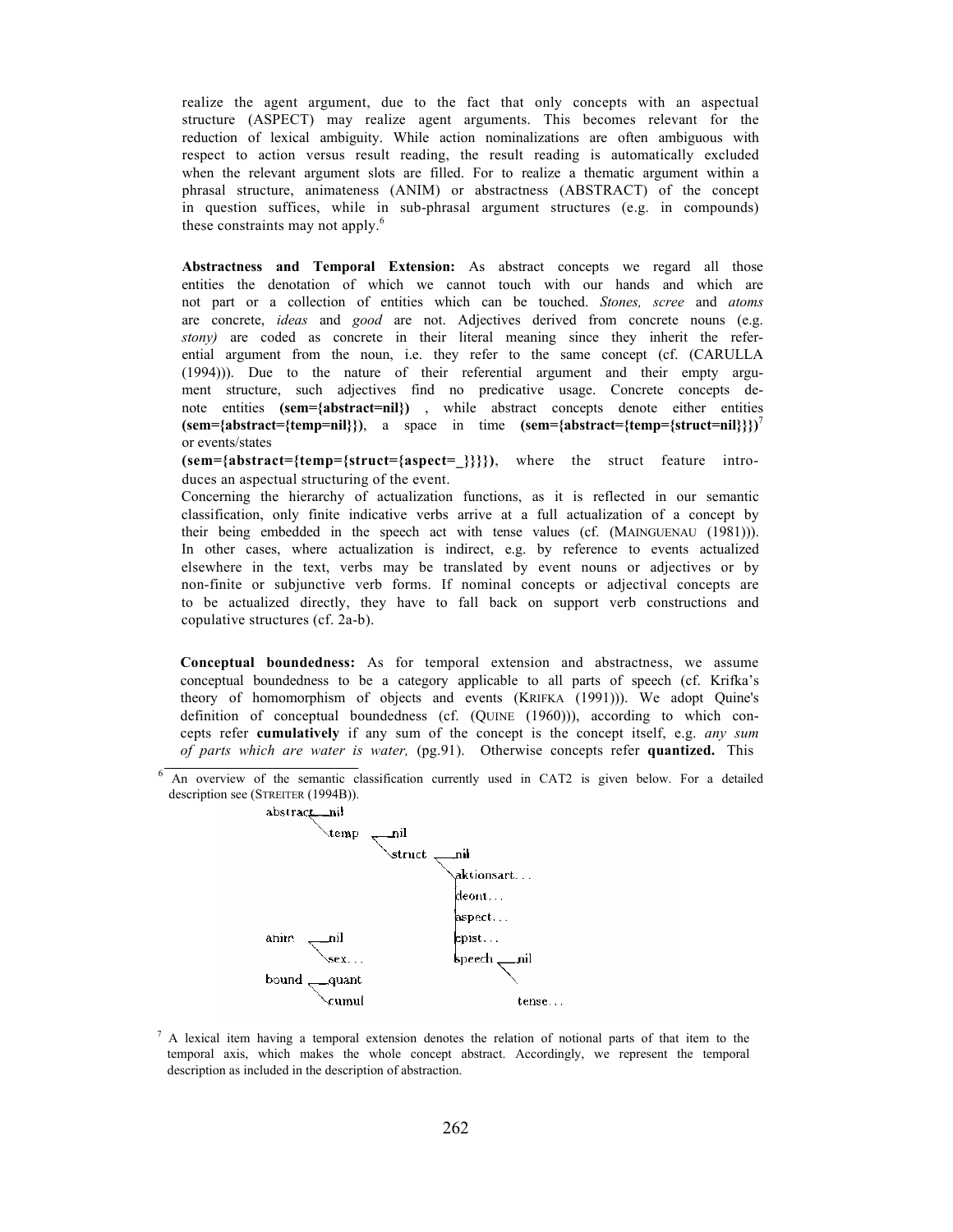cumul/quant distinction, applied initially only to the semantics of nominals, can be extended to verbal semantics, capturing the well-known distinction between bounded and unbounded processes. Just as 'water' plus 'water' is 'water', 'to run' and 'to run' means 'to run' and not 'to run two times'. Bounded verbal concepts, that is verbal concepts which are inherently lexically bounded (e.g. *to reach, to attain),* or which become bounded by the presence of an object (e.g. *to run a mile, to drink a cup of tea)* refer quantized.

Controlling the conceptual boundedness in transfer is not only essential when parts of speech remain identical, but has repercussions for the transposition of the part of speech. If, for example, the concept expressed by a verb is bounded, due to its inherent lexical semantics or contextual influences, this boundedness is transferred to the target language, where, according to the monolingual specification, it may trigger the generation of a definite or indefinite article on a noun, with the article functioning, among other things, as a marker for the conceptual boundedness. As the following examples show, conceptually unbounded adjectives can be paraphrased only by cumulative PPs (9a-b) while conceptually bounded adjectives need a quantized paraphrase (9c-d).

(9a) Eine anspruchsvolle Waise (a demanding orphan)

eine Waise mit Ansprüchen / \* eine Waise mit **den** Ansprüchen

(9b) Eine bedeutsame Weise (a meaningful tune)

eine Weise mit Bedeutung / \* eine Weise mit **der/einer** Bedeutung

(9c) Auf väterliche Weise (in a paternal way)

so wie **ein** Vater / \* so wie Väter

(9d) Die bucklige Weise (the hunchbacked wise woman) eine Weise mit **einem** Buckel. / \* eine Weise mit Buckeln

The conceptual boundedness is equally important for the choice of the derivation type. In example (l0a) the conceptually unbounded verb is translated into the gerund nominalization and not into the zero-derivation, clue to the boundedness implied by this derivation type, while in the case of the conceptual bounded verb in (l0b), the zero-derivation is possible as well.

(l0a) Er wandert gerne.

He likes walking. / \*He likes the walk.

(l0b) Er wandert gerne nach Bonn.

He likes walking to Bonn. / He likes the walk to Bonn.

# **4 Morphological Patterns of Derivation**

In order to accommodate the facts described, the CAT2 dictionary contains a comprehensive description of various uses of the basic lexeme understood as the notional domain, including (i) a description of the referential argument (**sem={. . .}**) of every concept realized by the respective derivation and (ii) the underlying argument structure from which the concepts may realize their respective arguments.

#### **4.1 Action Nominalizations**

Action Nominalizations refer as nouns to their base verbal process, or to the resulting state of that process. The base together with its derived nominals is represented in the CAT2 lexicon as shown in Figure 3, where every head disjunct refers to one concept within the notional domain.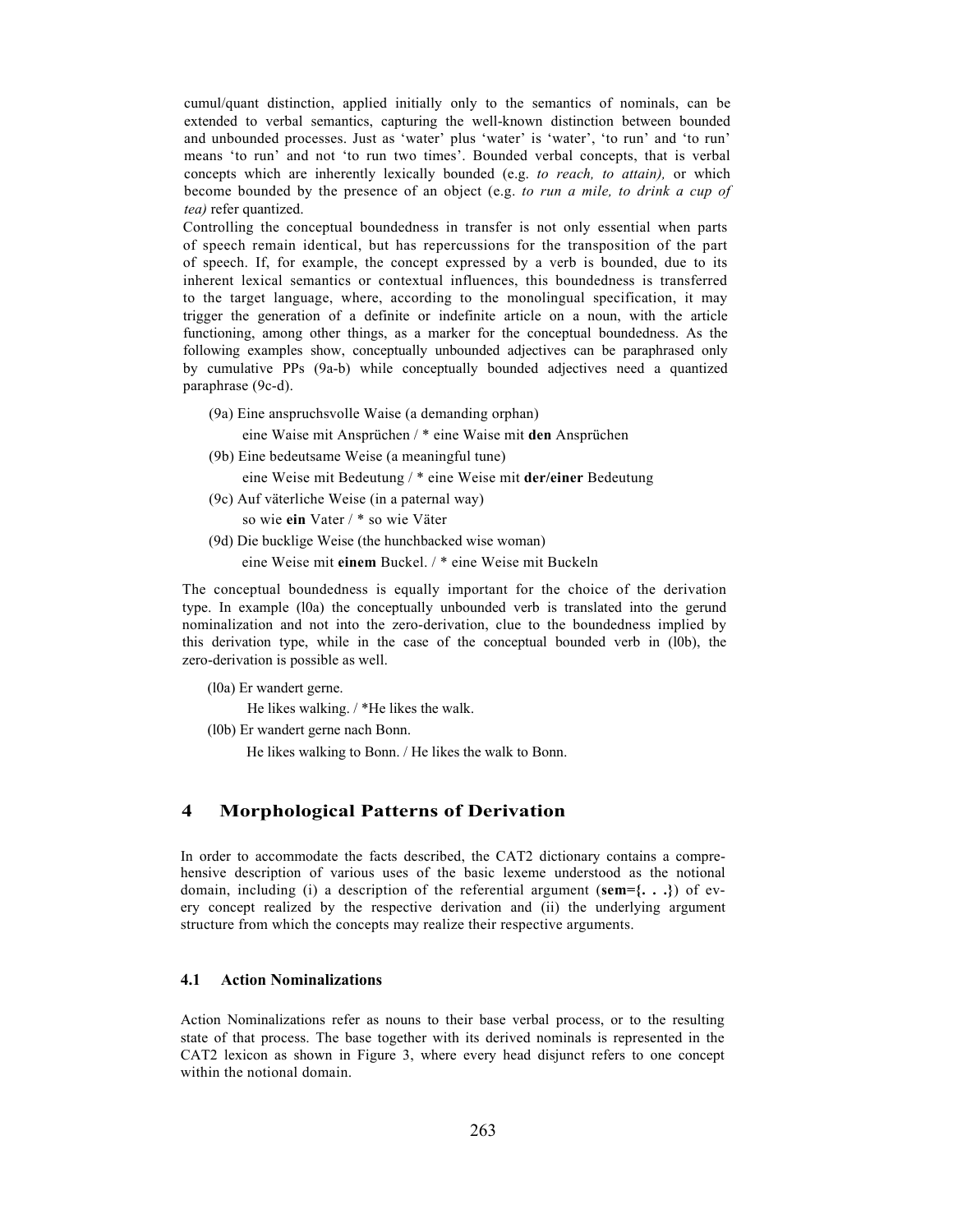

Figure 3: The lexical entry for the concepts *befreien, die Befreiung* and *das Befreien.*<sup>8</sup>

This lexical entry exemplifies the principle of an underlying argument structure: Common to both the verb and its nominalizations is the **frame={. . .}** feature which list possible arguments. Differences in the surface realization of arguments with respect to case marking or prepositional form depend on the syntactic principles of the respective languages (e.g. structural case assignment, *of*-insertion, adjacency restrictions etc. . .). Thus case and preposition, if they change in a regular manner, are not entered in the lexicon but are determined after the part of speech has been selected.

## **4.2 Potential Passive Derivations**

To the Action Nominalization can easily be added the Potential Passive derivation. This derivation, which yields in most cases an adjective with a modal value 'ability', coindexes in attributive structures the modified noun with its second argument, while in predicative structures the second argument becomes the subject of the sentence by an 'argument transfer' from the adjective to the copula (see the section on copulative structures). The impossibility of realizing the first argument of the notional domain together with the Potential Passive is controlled in predicative structures by the copula verb which assigns no surface realization to it. In attributive structures the first argument of an adjective is never accessible.

<sup>8</sup> The feature **head** refers to Head Features, which are standard assumptions in theories as GPSG and HPSG. **ehead** refers to Extended Head Features as they are defined in (GRIMSHAW (1991)) and (STREITER (1994A)): they describe the subset of Head Features which are shared between the lexical head (e.g. a noun) and its functional extensions (determiner and preposition), **frame** describes the argument structure with **argl ,arg2** etc. . .representing the different syntactic functions. Following Prolog conventions, a disjunction of values is represented '(...;...)'. The » operator is used to link different values of an attribute, in this case a positive and a disjunctive value (cf. (SHARP AND STREITER (1995))).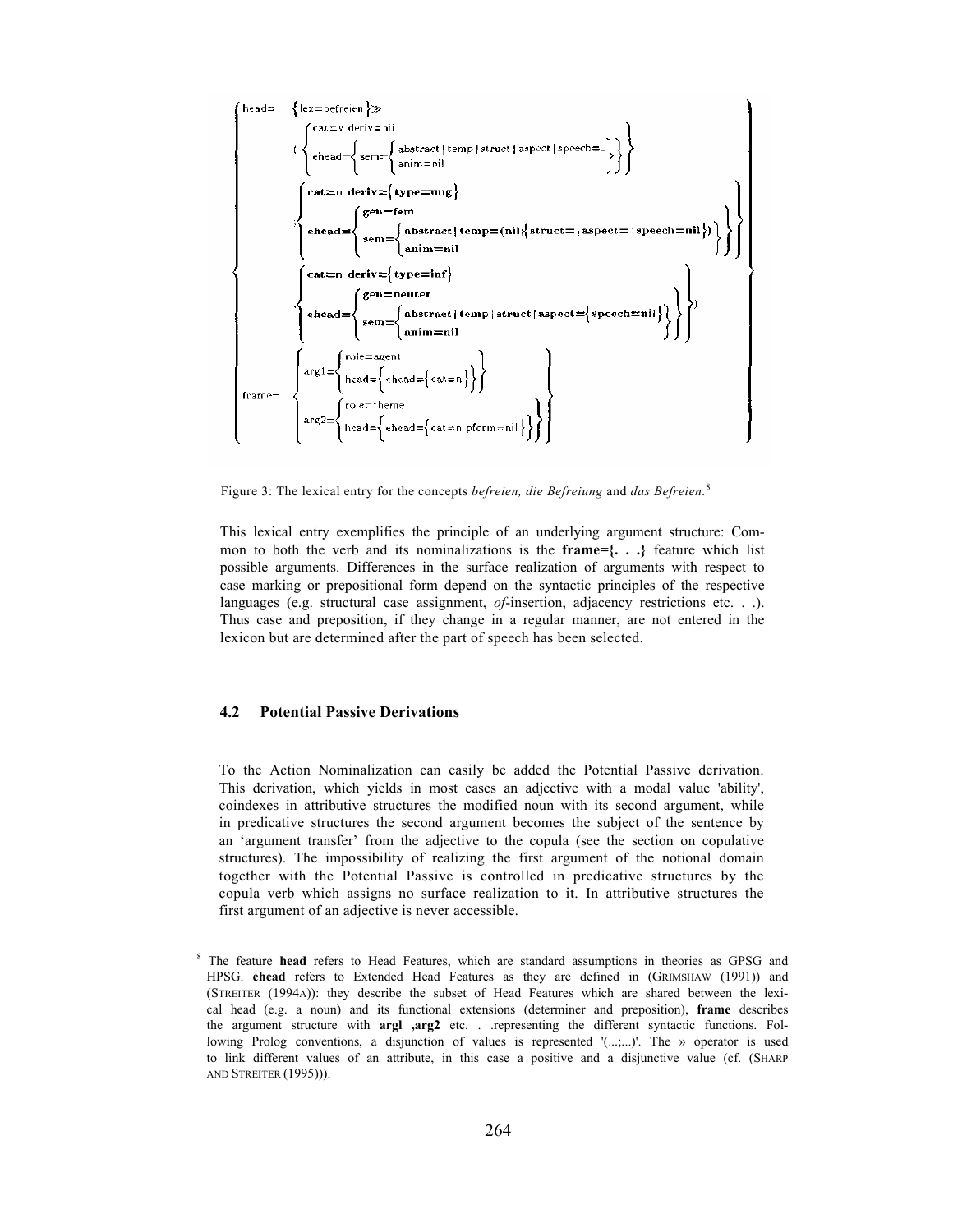

Figure 4:The lexical entry for *befreien,* including the Potential Passive Derivation *befreibar.*

Lexicalized derivations, that is derivations to which either no or a modal value other than 'ability' is associated, are accounted for in the lexicon. In these cases the derivation type **deriv={type=bar}** is associated with its 'lexicalized' semantic description as for example **deont=obligation** in *payable.*

### **4.3 Agent Nominalizations**

The Agent Nominalization realizes the agent concept of the notional domain receiving the relevant semantic description from the agent argument of the underlying argument structure (sem=SEM)<sup>9</sup>. By coindexing the referential argument of the noun and the agent slot in the lexicon (**index=INDEX**) the agent noun is prevented from externally expressing the first argument of the notional domain due to the unique referential value of index.



**Figure 5:** The lexical entry for *befreien,* including the agent derivation *Befreier.*

In our implementation, no distinction is made between the agentive vs. the instrumental reading of the agent nominalization if the same morphological pattern of derivation is involved. Limitations of interpretation come from the anim-feature shared with the first argument. In phrasal structures the thematic argument is not available to the instrumental reading due to its referential argument.

<sup>&</sup>lt;sup>9</sup> Following Prolog convention, logical variables beginning with uppercase letters are used to bind two values.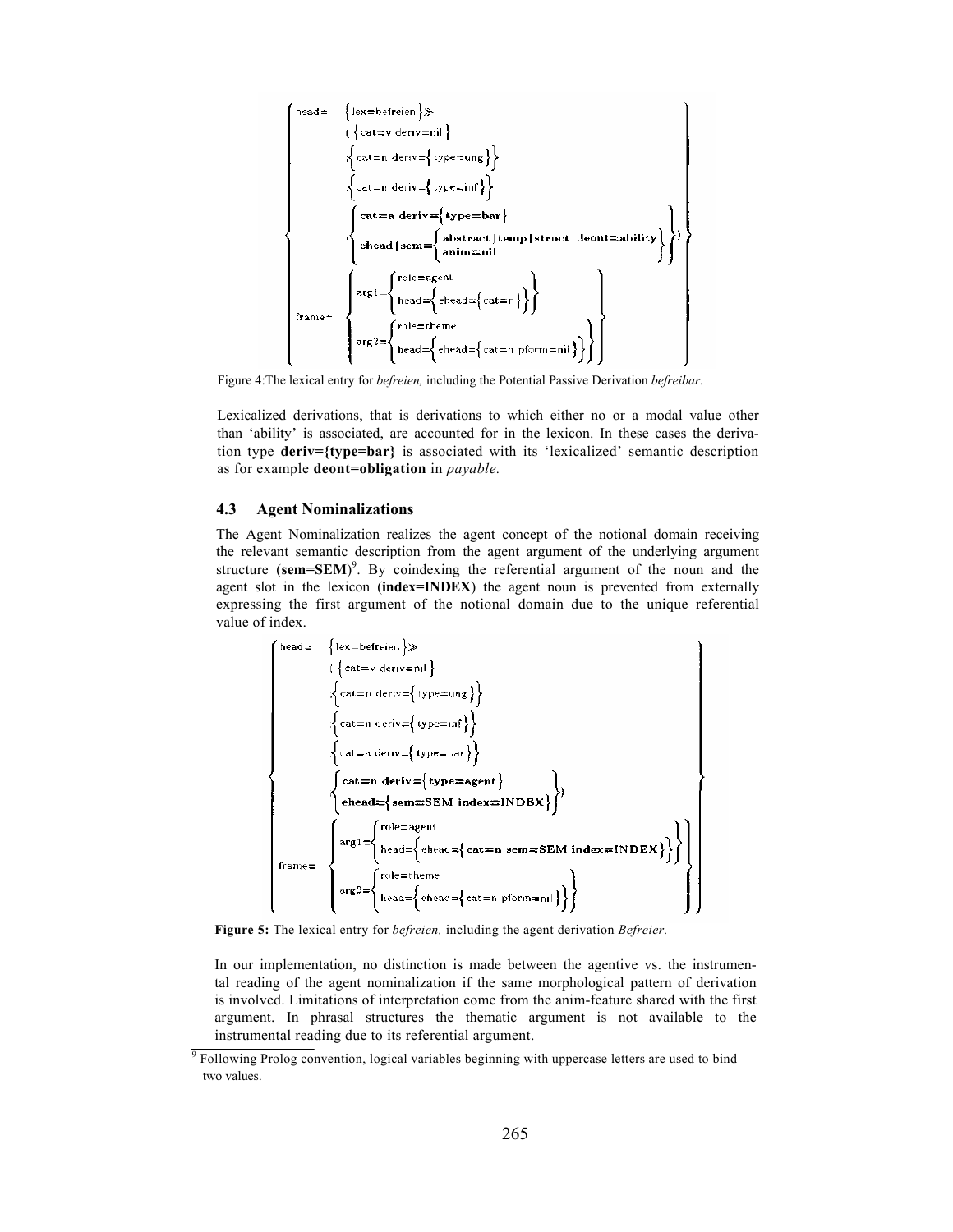# **5 Syntactic Patterns of Derivation**

In syntactic patterns of derivation the same principles as in morphological derivation are preserved: (i) the argument structure is that of the underlying notional domain, ii) the syntactic realization of the arguments depends on the part of speech of the syntactic head and (iii) the switch of the part of speech allows semantic, syntactic and stylistic realizations which are not possible for the base form.

#### **5.1 Support Verb Constructions**

Support verb constructions (SVCs) are the first type of syntactic derivation we want to mention in this context. They consist of two parts, (i) a verb (SV) or its deverbal derivation which has lost its capacity to assign thematic roles and (ii) a predicative noun, which is the bearer of the propositional content and the argument structure. The main function of the verb in a SVC is restricted to the actualization of the propositional content by tense, aspect, mood values. Since the choice of the support verb is determined by lexical idiosyncratic specifications of the predicative noun, SVCs cannot be translated compositionally (examples from (MESLI (1991))). Accordingly, as for bound morphemes, the support verb is not presented at the Interface Structure (IS) and the place of the predicate is occupied by the predicative noun.

- (11a) prendre une décision einen Beschluß fassen
- (11b) prendre 1'initiative die Initiative ergreifen
- (11e) prendre peur Angst bekommen

The lexical entry of a support verb and its morphological derivatives is exemplified in Figure 6. The entry already contains all variable linking necessary to copy the semantic arguments of the predicative noun (**role=pred**) onto the 'syntactic' argument slots of the SV (cf. (GRIMSHAW AND MESTER (1988))).



**Figure 6:** An example of a support verb which realizes the argument transfer by means of variable binding.

In our example, the support verb subcategorizes the predicative noun as its second argument position, by means of which the noun is assigned accusative case in active and nominative case in passive sentences. In other SVCs, other argument slots are opened for the predicative noun.

The entry of the predicative noun (**lex=macht**), i.e. the second component of a support verb construction, predicts the SV necessary for its predicative use in a sentence (**vsup={. . .}**), as well as its own form when appearing together with the predicative verb (**xpred={. . .}**). This information (e.g. **pform**) cannot be coded directly as an extended head feature of the noun since the predicative properties can be delegated to a dependent relative pronoun, in which case these constraints apply to the relative pronoun and not to the predicative noun itself (e.g. *He was proud of the decision which his daughter had made).*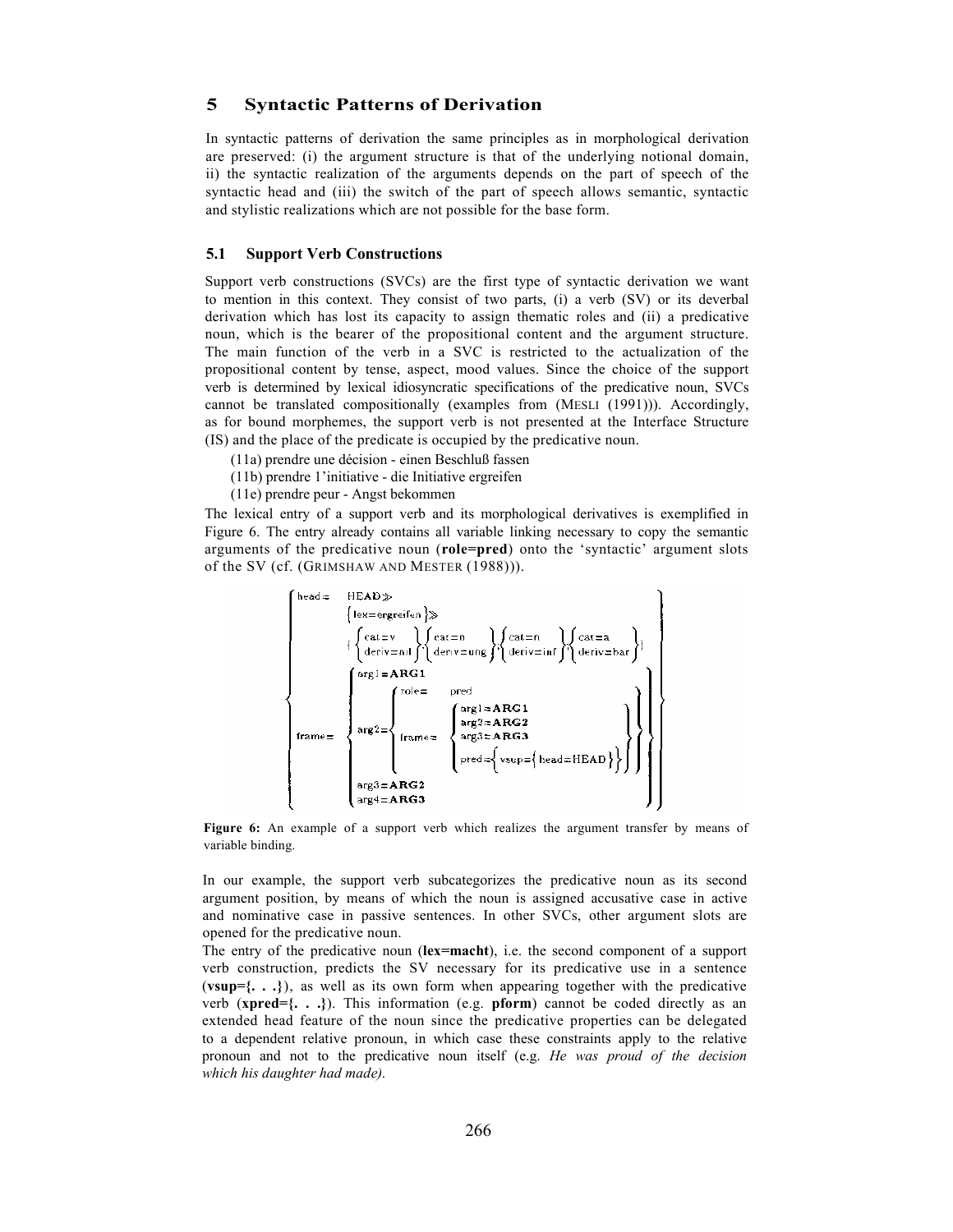

Figure 7: An example of a predicative noun which selects *ergreifen* for an inchoative SVC.

The result of the subcategorization of the predicative noun by the support verb is represented in the following structure, where the argument slot for the subject is still accessible.



Figure 8: The SV *ergreifen* after having subcategorized the predicative noun *Macht.*

To link syntactic to morphological types of derivation, it should be noted that the predicative noun of the SVC is often itself derived from a verb which can be interpreted as a paraphrase of the whole SVC. In these cases we are confronted with double derivation, where first a noun is derived from a verb for reasons of greater variation regarding arguments and modifiers. Secondly a syntactic derivation of this noun to a verbal construction takes place, in order to achieve the appropriate actualizations.

#### **5.2 Copulative Structures**

Copulative structures placing an adjective in a predicative position are treated in our implementation along the same lines as support verb constructions, implying the adjective to be the semantic predicate of the sentence. The lexical entries of the copula and the adjective are equivalent to those of the support verb and the predicative noun respectively, describing an argument shift from the second argument position of the adjective to the first argument position of the verb. Supplementary arguments can be realized following the description given by the adjectival frame. The referential argument of the adjective and the copula must unify, so that only adjectives with an aspectual structure can form copulative structures. When the copula verb is dropped at the interface level (IS), all the semantic information of the verb is stored on the adjective.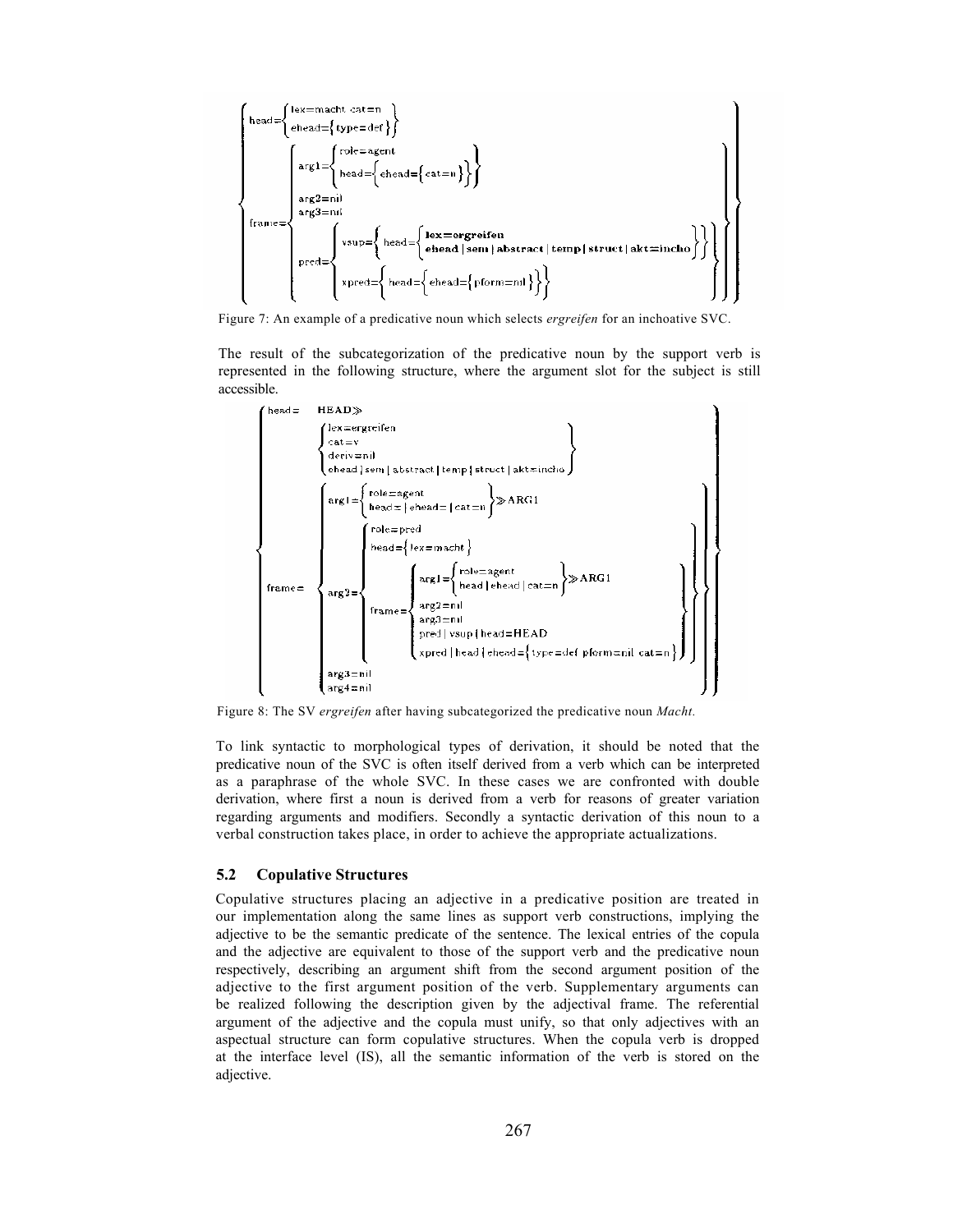# **5.3 Generic Support**

Generic Support as described in (MEL'ČUK (1974)) is a third type of syntactic derivation. Adjectives may be defective with respect to the possibility of deriving nouns from them by morphological means, so that reference has to be achieved by other means. In these cases, as for stylistic purposes, adjectives may build a nominal structure with the help of their hyperonyms (e.g. red  $\Rightarrow$  colour). In English for example, support nouns are required for singular nationality adjectives which end in dental fricatives. A 'support noun' such as *man* and *woman* must be inserted in order to establish reference. Further examples come from Russian and Serbo-Croatian.

- (12a) ein Japaner/eine Japanerin a Japanese **man/woman**
- (12a) ein Weiser/eine Weise a wise **man/woman**
- (12c) in Russian na russkom **jazyke**
- (12d) in Serbian na srpkom **jeziku**

In any of these cases a noun is translated by a adjective plus a supporting noun. The LTR maps *Russian* onto the adjective *russkij* and not onto the noun *jazyk*  (language). The support noun *jazyk* has to be regenerated according to monolingual lexical specifications in the same way as the support verb and copulative verbs. If more than one support is possible for a given modifier, the selection of the right support depends on the referential argument of the modifier. Only a support that is compatible with the referential argument of the modifier can fulfil this function. Thus restrictions on the referential argument of the adjective **({animate=hum**, **sex=male}** or **{animate=hum, sex=female}**) trigger the corresponding support noun, *man* and *woman* respectively.

$$
\left\{\begin{array}{ll} \text{head=} & \left\{\begin{array}{ll} \text{lex=japan} \\ \text{ehead={} \{ \text{cat=a sem=SEM} \} \end{array} \right\} \\ & \left\{ \begin{array}{ll} \text{frame=} & \left\{ \begin{array}{ll} \text{lex=}( \text{man}, \text{woman}) \\ \text{head={} \{ \text{ehead={} \{ \text{sem=SEM} \} } \} \end{array} \right\} \right\} \end{array} \right\} \end{array}
$$

Figure 9: Generic support for "Japanese"  $\Rightarrow$  "woman" and "Japanese"  $\Rightarrow$  "man".

# **6 An Example of Translation**

In order to show how translation works within CAT2, let us consider the German sentence *Der Mann ist erpreßbar.* Its syntactic structure and the resulting interface structure are shown in Figure 10. Functional categories and the copula are no longer present at IS.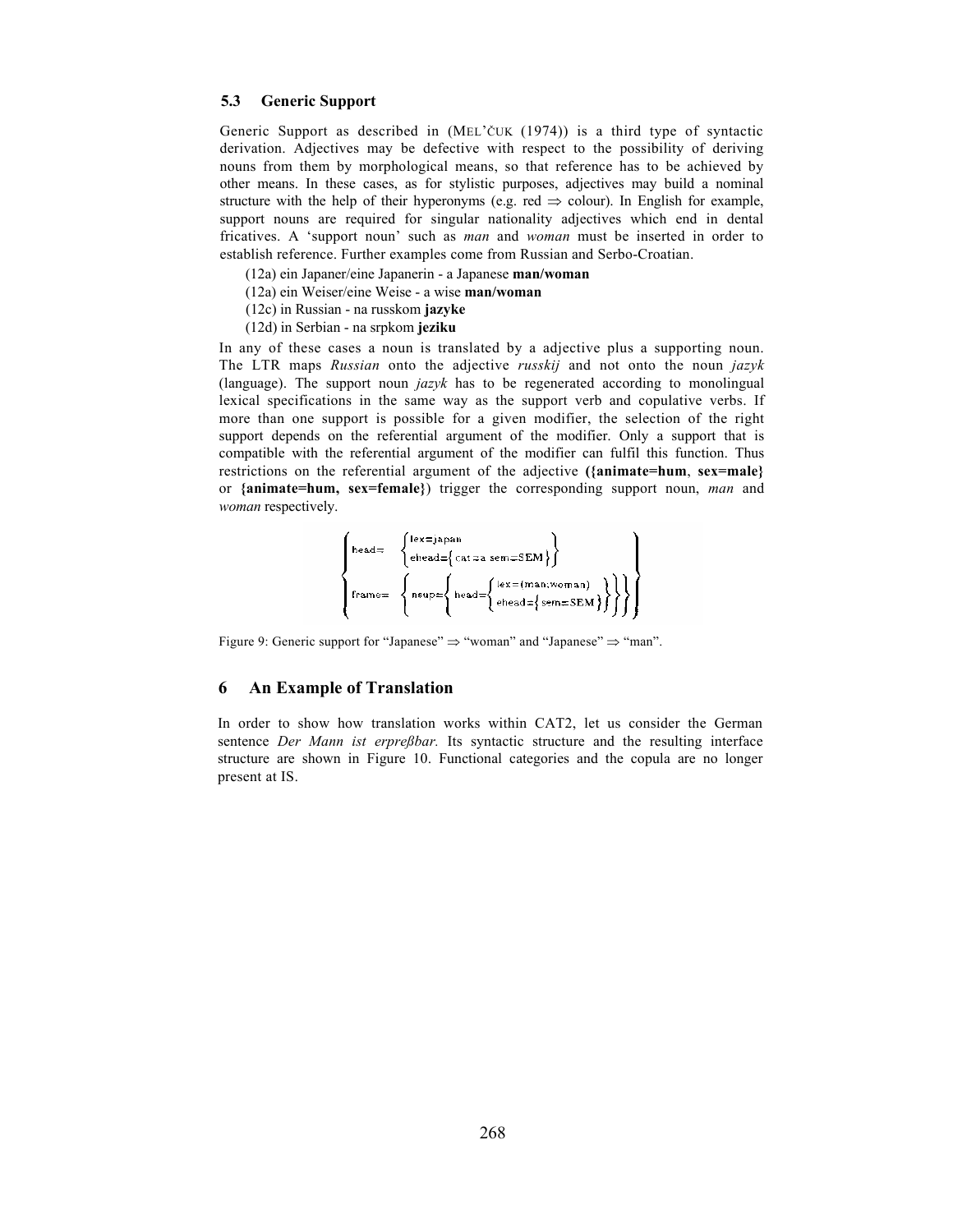

**Figure l0:** The syntactic structure and the interface structure of *Der Mann ist erpreßbar.*

The feature structure of *erpreßbar is* reproduced in Figure 11, where the predicative adjective bears all semantic values including temporal and aspectual information coming from the copula.



**Figure 11:** The semantic value of *erpreßbar* in *Der Mann ist erpreßbar.*

By virtue of the lexical LTR **{lex=erpressen} <=> {lex=blackmail}** this structure is mapped onto the domain 'blackmail' (cf. ENTRY). Since there is no morphological derivation *blackmailable* and the nominalization has conflicting semantic values the application of the STP selects the verbal concept as the translation of the German adjective.

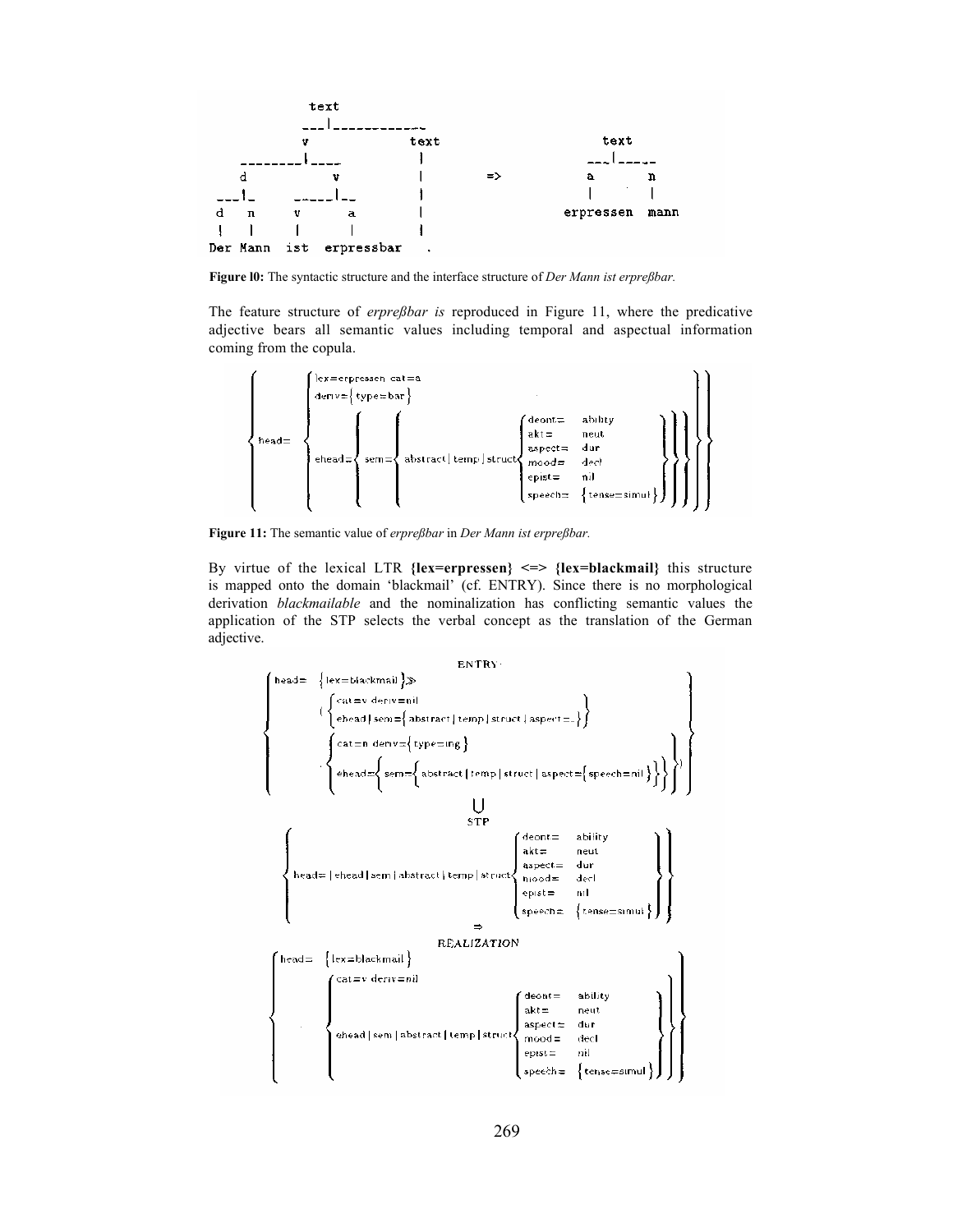**Figurel2**: The selection of the verbal concept within the domain *blackmail.*

From this, the translation *The man can be blackmailed* is generated. The modal value coming from the German adjective derivation is expressed with the help of the auxiliary can, which is introduced between IS and the syntactic structure. Passive is generated in order to allow the agent to remain not explicitly expressed.



**Figure 13:** The interface structure and the syntactic structure of the target sentence *The man can be blackmailed.*

# *7* **Conclusion**

The treatment of derivation suggested here has been implemented in the current CAT2 prototype for English, French and German, with about 10.000 basic lexemes per language. Other languages as Chinese, Spanish and Russian have been developed to a lesser extent, but follow the principles outlined here. By means of derivation these 10.000 lexemes correspond to ca. 20.000 concepts, for which about 11.000 transfer rules are needed for each language pair, due to the existence of many-tomany translation equivalences. Other transfer-based systems thus would need between 40.000 and 80.000 transfer rules in order to have a similar coverage in transfer if they were to allow the part of speech to change.

The advantages of the notion-driven approach to transfer is thus the reduction in the size of bilingual dictionaries, resulting at the same time in a greater variability in transfer and a nearly complete coverage of possible translational equivalents. The monolingual lexicons represent in a coherent form the different patterns of derivation, allowing a systematic development of the lexicons. Since each pattern of derivation is associated with its semantic value, the target language can choose the appropriate morphological and syntactic structure for the expression of the transferred semantic representation. Such an autonomous mechanism of paraphrasing seems to us necessary in order to cope with at least the basic problems of MT.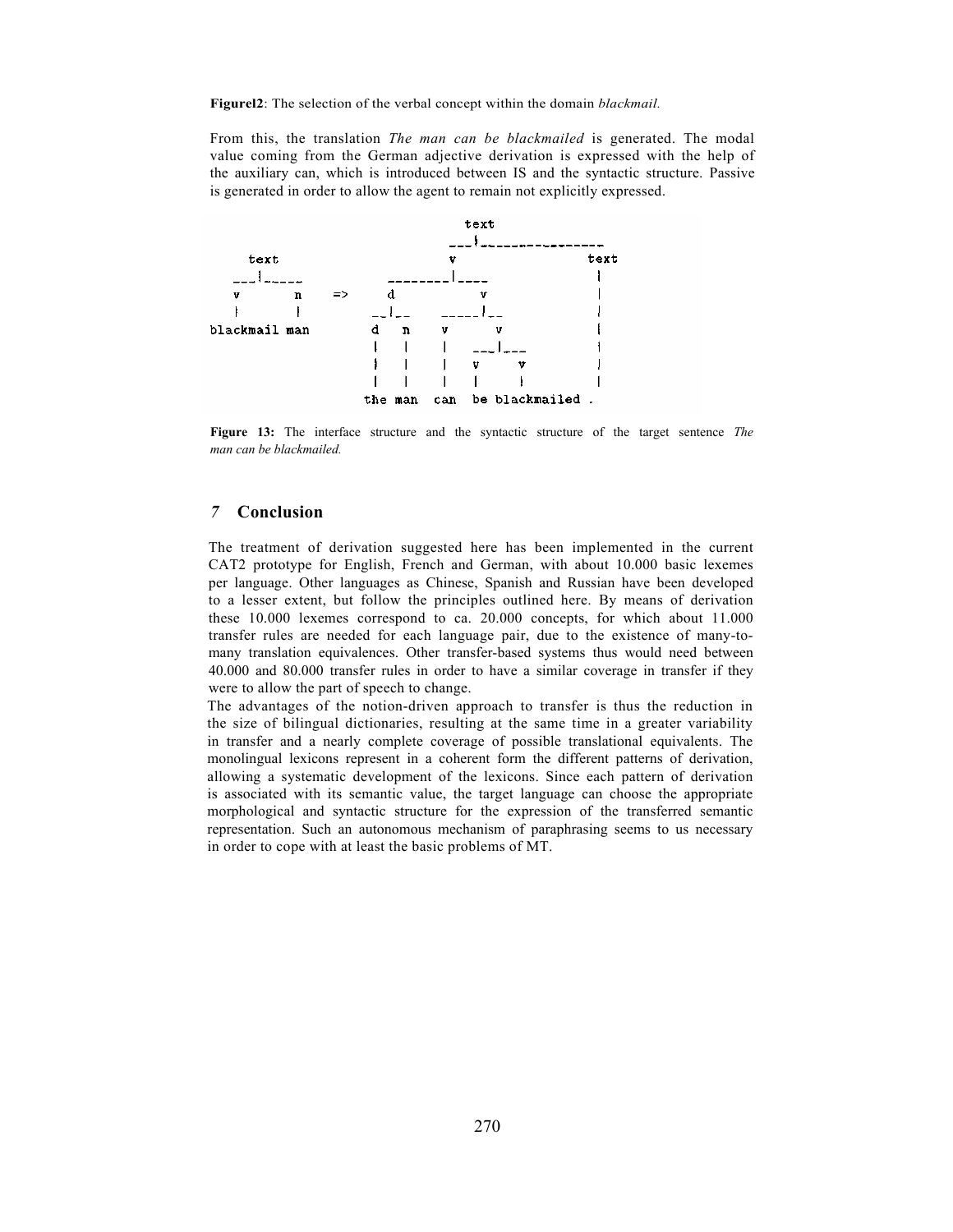# **References**

- JURIJ D. APRESJAN, IGOR M. BOGUSLAVSKIJ, LEONID L. IOMDIN, ALEXAN-DRE V. LAZURSKIJ, VLADIMIR Z. SANNIKOV, and LEONID L. TSINMAN. 1989. *Lingvističeskoe obespečenie sistemy ETAP-2.* Izdatel'stvo "Nauka", Moskva.
- DOUG ARNOLD and LOUISA SADLER. 1987. Non-Compositionality and translation. Working paper in language processing no.l, University of Essex, Department of Language and Linguistics, Essex.
- DOUG ARNOLD and LOUISA SADLER. 1990. The theoretical basis of MiMo. *Machine Translation,* 5(3): 195-222.
- JOHN L. BEAVEN. 1992. Shake-and-bake machine translation. In *Actes de COLING-92,* pages 603-609, Nantes, August.
- MARTA CARULLA. 1994. Relational adjectives in the translation from Germanic nominal compounds into Romance languages. In Pierrette Bouillon and Dominique Estival, editors, *Proceedings of the Workshop on compound Nouns: Multilingual Aspects of Nominal Composition,* pages 103-107, Geneva, 2-3 December. ISSCO.
- ANTOINE CULIOLI. 1990. *Pour une linguistique de l'énonciation, tom 1.* Collection L'Homme dans la Langue. OPHYS, Paris.
- BONNIE J. DORR. 1994. Machine translation divergences. *Computational Linguistics,*  20(4):597-633.
- BARBARA GAWRONSKA, ANDERS NORDNER, CHRISTER JOHANSSON, and CAROLINE WILLNER. 1994. Interpreting compounds for machine translation. In *COLING 94, The 15th International Conference on Computational Linguistics. Proceedings,* Kyoto, Japan, August 5-9.
- ALGIRDAS JULIEN GREIMAS and COURTÉS JOSEPH. 1989. *Sémiotique, Dictionnaire raisonné de la théorie du langage.* Langue Linguistique Communication. Hachette, Paris.
- JANE GRIMSHAW and ARMIN MESTER. 1988. Light verbs and *θ*-marking. *Linguistic Inquiry,* 19(2):205-232.
- JANE GRIMSHAW. 1990. *Argument Structure.* Linguistic Inquiry Monographs. The MIT Press, Cambridge, Massachusetts.
- JANE GRIMSHAW. 1991. Extended projection. Brandeis University, Waltham MA 02254, ms, July.
- MANFRED KRIFKA. 1991. Thematic relations as links between nominal reference and temporal constitution. In Ivan Sag and Anna Sabolesi, editors. *Lexical Matters.*  Chicago University Press, Chicago.
- DOMINIQUE MAINGUENAU. 1981. *Approche de l'Enonciation en linguistique Française, Embrayeurs, "Temps", Discours rapporté.* Langue Linguistique Communication. Hachette, Paris.
- IGOR ALEKSANDROVIC MEL'ČUK and NIKOLAJ V. PERTSOV. 1987. *Surface Syntax of English, a formal model within the meaning-text framework.* Linguistic & Literary Studies in Eastern Europe. John Benjamins Publishing Company, Amsterdam, Philadelphia.
- IGOR ALEKSANDROVIC MEL'ČUK. 1974. *Opyt teorii lingvističeskix modelej Smysl* ⇔*Tekst. Semantika, sintaksis.* Izdatel'stvo "Nauka", Moskva.
- NADIA MESLI. 1991. Analyse et traduction automatique de constructions à verbe support dans le formalisme CAT2. EUROTRA--D working paper 19b, IAI, Martin-Luther-Straße 14, 66111 Saarbrücken, BRD.
- NAOYUKI NOMURA, DOUGLAS A. JONES, and ROBERT C. BERWICK. 1994. An architecture for a universal lexicon. In *COLING 94, The 15th International Conference on Computational Linguistics. Proceedings,* Kyoto, Japan, August 5-9.
- JOSIANE PODEUR. 1993. *La Pratica della Traduzione. Dal francese in italiano e dell'italiano in francese.* Liguori editore, Napoli.